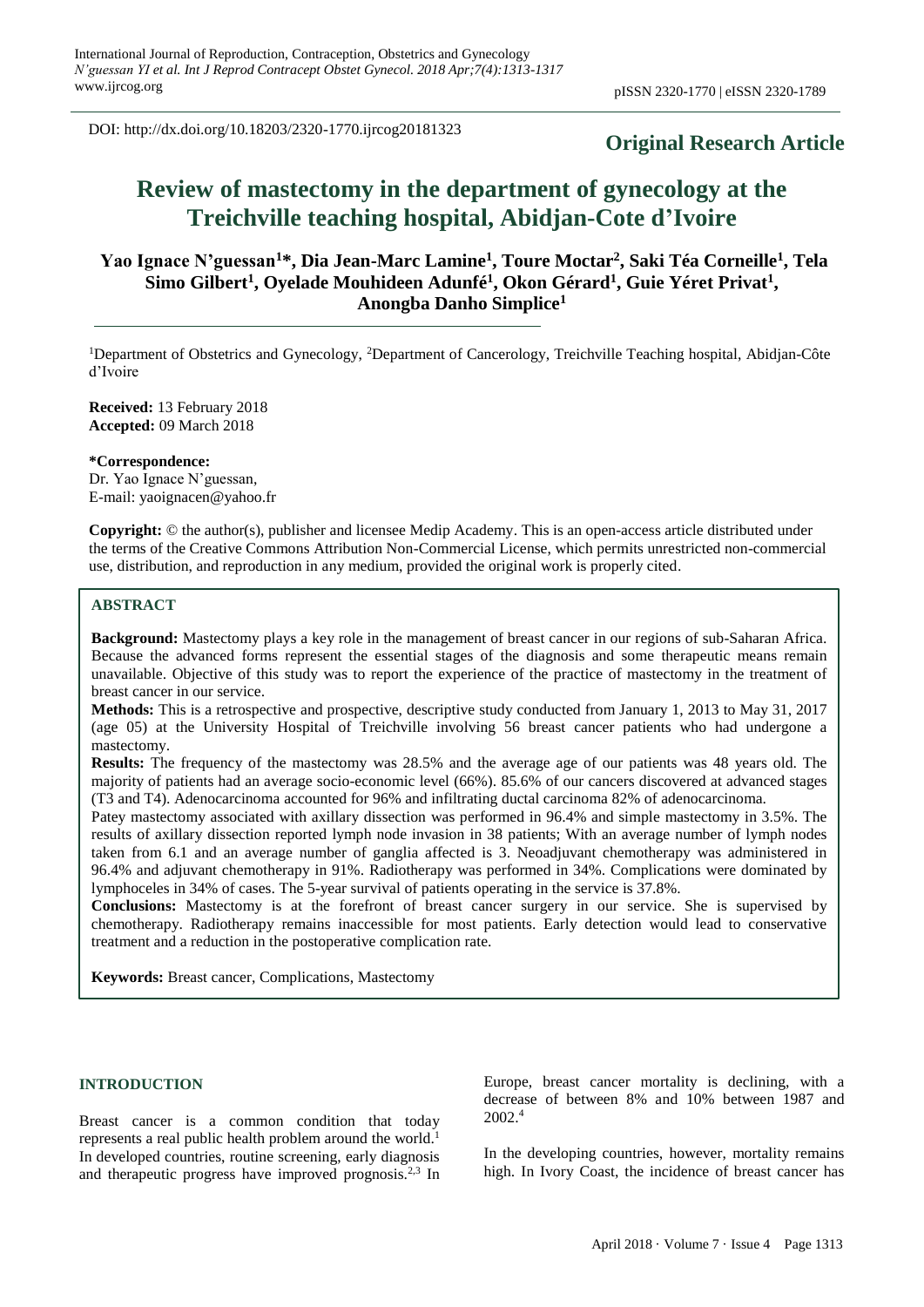been 33.7 per 100,000 women since 2012 and breast cancer mortality is estimated at 54%.5,6 In the countries, surgery remains the main therapeutic weapon and is dominated by mastectomy associated with axillary dissection. This is because of the advanced forms that represent the essential stages of the diagnosis. Author propose in this study to take stock of 5 years of management of breast cancer in our service.

### **METHODS**

This work is a transversal, descriptive study conducted between January 2013 to May 2017 in the obstetrics and gynecology department of the University Hospital of Treichville. The study focused on patients treated for breast cancer in the senology unit during the period. Author included all patients with breast cancer who had a mastectomy. Patients who had incomplete records and those whose mastectomy was performed out of service were not included. The data were collected using a standardized survey form from the Patient Survey, the Patient Medical Observation Record, the Consultation Records, the Chemotherapy Registries, operational record books and patient follow-up log. The parameters were collected with the Epi Data software and analyzed with stata software. Data entry (text and tables) was done using Word and Excel software.

#### **RESULTS**

#### *Frequency*

During the study period, 1168 patients consulted for breast disease. He was diagnosed with breast cancer in 221 patients, or 19%. 63 had a mastectomy in our service, an average frequency of 28.5% with extremes of 17.6% in 2014 and 40.4% in 2016 (Table 1).

| Year               | <b>Frequivency</b> $(\%)$ |
|--------------------|---------------------------|
| 2013               | 26.7                      |
| 2014               | 17.6                      |
| 2015               | 24.4                      |
| 2016               | 40.4                      |
| 2017 (January-May) | 40                        |

#### **Table 1: Frequency evolution during the study period.**

#### *Socio-demographic characteristics*

The socio-demographic characteristics are specified in Table 1. 34 patients, 61% were under 50 in the series and 66.1% had an average socioeconomic level.

### *Clinical and histological characteristics*

There was a slight predominance of cancer in the right breast with 51.7% and a predominance of T3 and T4 stages in 85.6% of cases. 52% of the patients were N0 and 98.2% had no metastases at the time of diagnosis.

### **Table 2: Socio-demographic characteristics.**

| <b>Characteristic</b>   | <b>Total</b> | Percentage |
|-------------------------|--------------|------------|
| Age (year)              |              |            |
| 30-39                   | 9            | 16         |
| 40-49                   | 25           | 45         |
| 50-59                   | 17           | 30         |
| 60-69                   | 5            | 9          |
| Socio-economic level    |              |            |
| High                    | 8            | 14,3       |
| Average                 | 37           | 66,1       |
| Low                     | 11           | 19,6       |
| <b>Parity</b>           |              |            |
| <b>Nulliparous</b>      | 6            | 10,7       |
| Primipare               | 5            | 8,9        |
| Few previous deliveries | 24           | 42,8       |
| Multiparous             | 21           | 37,5       |
| Total                   | 56           | 100        |

Adenocarcinomas were the most common histological type with 96% of cases. The histological features are described in Table 3. The histoprognosis grade was dominated by grade II with 71.7%. These results were obtained after the histological examination of the microbiopsy and confirmed by pathological anatomy examination of the mastectomy and axillary dissection.

#### **Table 3: Distribution of patients by histological type.**

| <b>Histological type</b>     | No.                         | Percentage |
|------------------------------|-----------------------------|------------|
| Adenocarcinomas              | 54                          | 96         |
| Invasive ductal carcinoma    | 44                          | 81.5       |
| Lobular carcinoma            | 5                           | 9.3        |
| Mixed infiltrative carcinoma | 3                           | 5.6        |
| Mucinous carcinoma           |                             | 1.9        |
| Micropapillary carcinoma     |                             | 1.9        |
| Sarcomas                     | $\mathcal{D}_{\mathcal{L}}$ |            |
| Total                        |                             |            |

#### *Treatment*



**Figure 1: Patey mastectomy with axillary dissection.**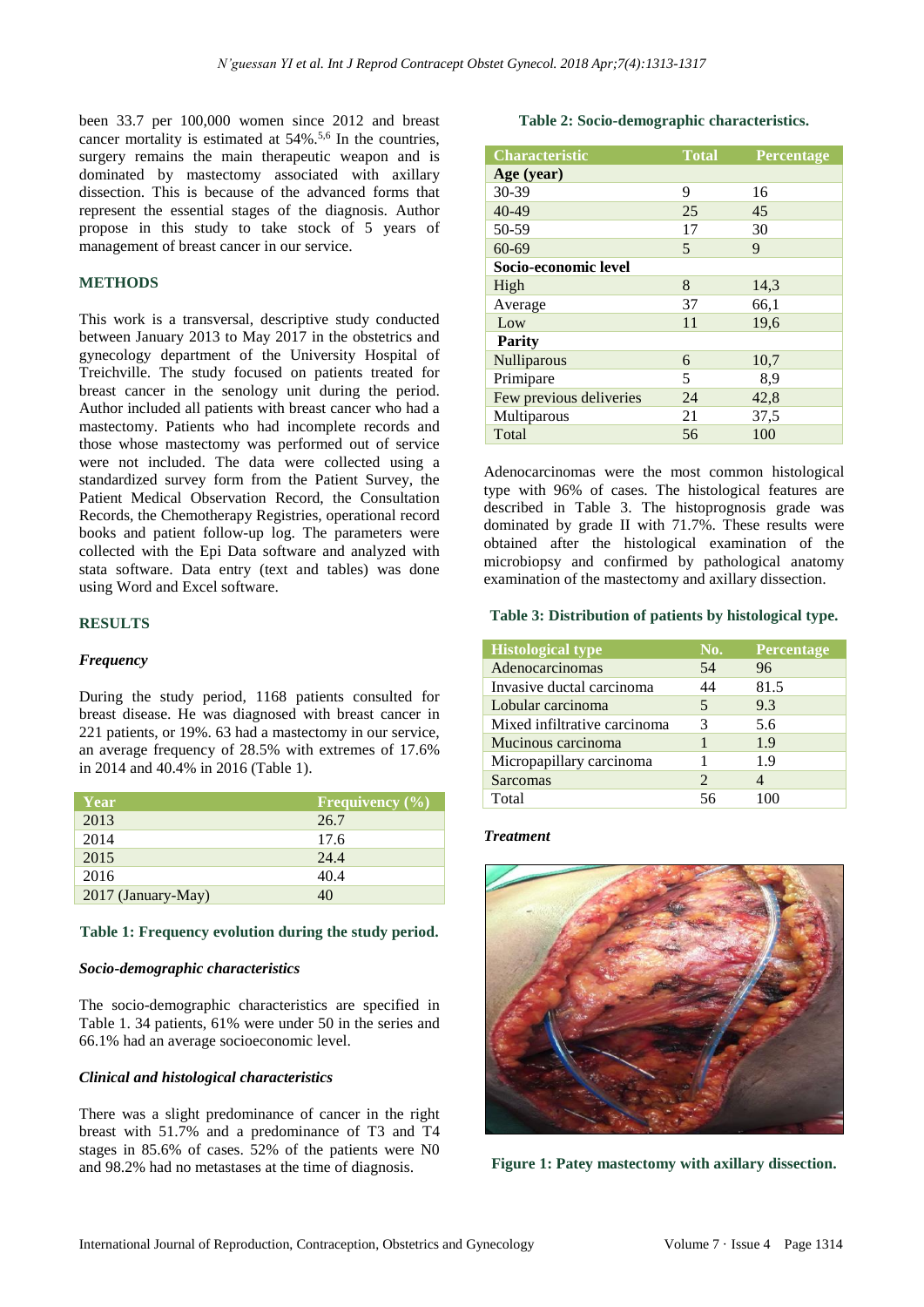Patey mastectomy associated with axillary dissection was the basic treatment of our cancers in 96.4% of cases (Figure 1). Two patients were not able to benefit from axillary dissection because the surgery was a mastectomy of cleanliness. The average number of lymph nodes removed during the dissection was 6.18±4.64 ganglia with extremes ranging from 2 to 21 lymph nodes. Ganglionic invasion was noted 38 patients (70.3%)

Intraoperative complications are shown in Table 4. The most common postoperative complication was axillary lymphocele in 34% of cases and arm lymphoedème in 10.7% of cases.

### **Table 4: Distribution of patients according to the complications.**

| <b>Complications</b>            | <b>Number</b> | Percentage |
|---------------------------------|---------------|------------|
| Per-operative hemorrhage        | 14            | 25.0       |
| <b>Immediate post-operative</b> |               |            |
| Hematoma                        |               | 1.8        |
| Sensory disturbances            |               | 5.4        |
| <b>Secondary post-operative</b> |               |            |
| Axillary lymphocele             | 19            | 34         |
| Lymphœdema                      | 6             | 10.7       |
| Abscess under the parietal      |               | 3.4        |
| Sequential pain                 |               | 5.4        |

Fifty-four patients (96.4%) received neoadjuvant chemotherapy and 51 patients (91%) received adjuvant chemotherapy. The protocol used was 3 or 4 courses of FEC100 in neoadjuvante and 3 or 4 courses of Taxane monotherapy in adjuvant. Only 19 patients (34%) were able to radiotherapy, and all were out of our country because of the absence of radiotherapy. The 5-years survival of patients operating in the service is 37.8%.

### **DISCUSSION**

### *Frequency*

In this study the frequency of mastectomy accounted for 28.5% of diagnosed breast cancers that should have undergone surgical treatment. This very important difference can be explained by several reasons, namely that many patients were lost to follow-up after the diagnosis, because of the cost of treatment on the one hand, which was not available to certain patients, and others because of the stage of the diagnosis which for the most part was late.

Some patients have also been treated after their diagnosis in the cancer ward. These patients were not included in this study.

### *Socio-demographic characteristics*

The most affected age group was between 40 and 49 years old and accounted for 45% of cases. The average age was 48.1 years with extremes ranging from 32 to 69 years old. Our results are close to those of EFFI (45.21 years) at the national level. 7

Elsewhere in Africa B. Traoré in Guinea reported an average age very close to ours with  $46.2$  years.<sup>8</sup> H Ben Gobrane in Tunisia reports an average age slightly higher than ours with 49.7 years.<sup>9</sup>

Middle-class patients accounted for 66.1% of present study. This trend seems to be the same in most of present developing countries. The low purchasing power of patients makes it difficult to fully care for patients in our countries.

### *Clinical characteristics*

Inflammatory cancers accounted for 19.6% of the cases in our study. N'Koua-Bon in Brazzaville (Congo) found 15.16% in his series.<sup>10</sup>

The literature in developed countries reports that inflammatory breast cancer represents a fairly rare form of breast cancer with an incidence of between 1% and 6%. 11

This high frequency in the series is explained by the absence of screening and the delay of diagnosis. For the same reasons, the tumors are found at stage T3 and T4 (85.7%) and stage N1 (46%). Our results are close to those of ZONGO, in Burkina-Faso, which found 82.7% of patients who were at stage T3 and T4. S Mayi-Tsonga et al in Gabon found 70% at these same stages. $12,13$ 

Adenocarcinoma accounted for 96% and sarcomas 4% in our study. These results are superimposable to those found in the literature of grade II tumors accounted for 71.7% in the series. $14,15$  Ahmed SB found a lower grade II rate in his series  $(52.1\%)$ .<sup>16</sup>

This grade corresponds to an intermediate position and is considered Grade III in decision-making. The higher the grade, the more aggressive the tumor is and the poorer prognosis.

### *Treatments*

### *Type of intervention*

In this study, 96.4% of patients had undergone a Patey mastectomy with axillary dissection. Radical treatment is the most used in African series more than 60% of cases because of the late diagnosis and lack of radiotherapy.<sup>17</sup>

In developed countries, however, mastectomy accounts for only 30.5% of breast cancer procedures.<sup>18</sup> In France in particular, while surgery remains the first therapeutic act in breast cancer, 60 to 70% of patients benefit from conservative surgery.<sup>19</sup>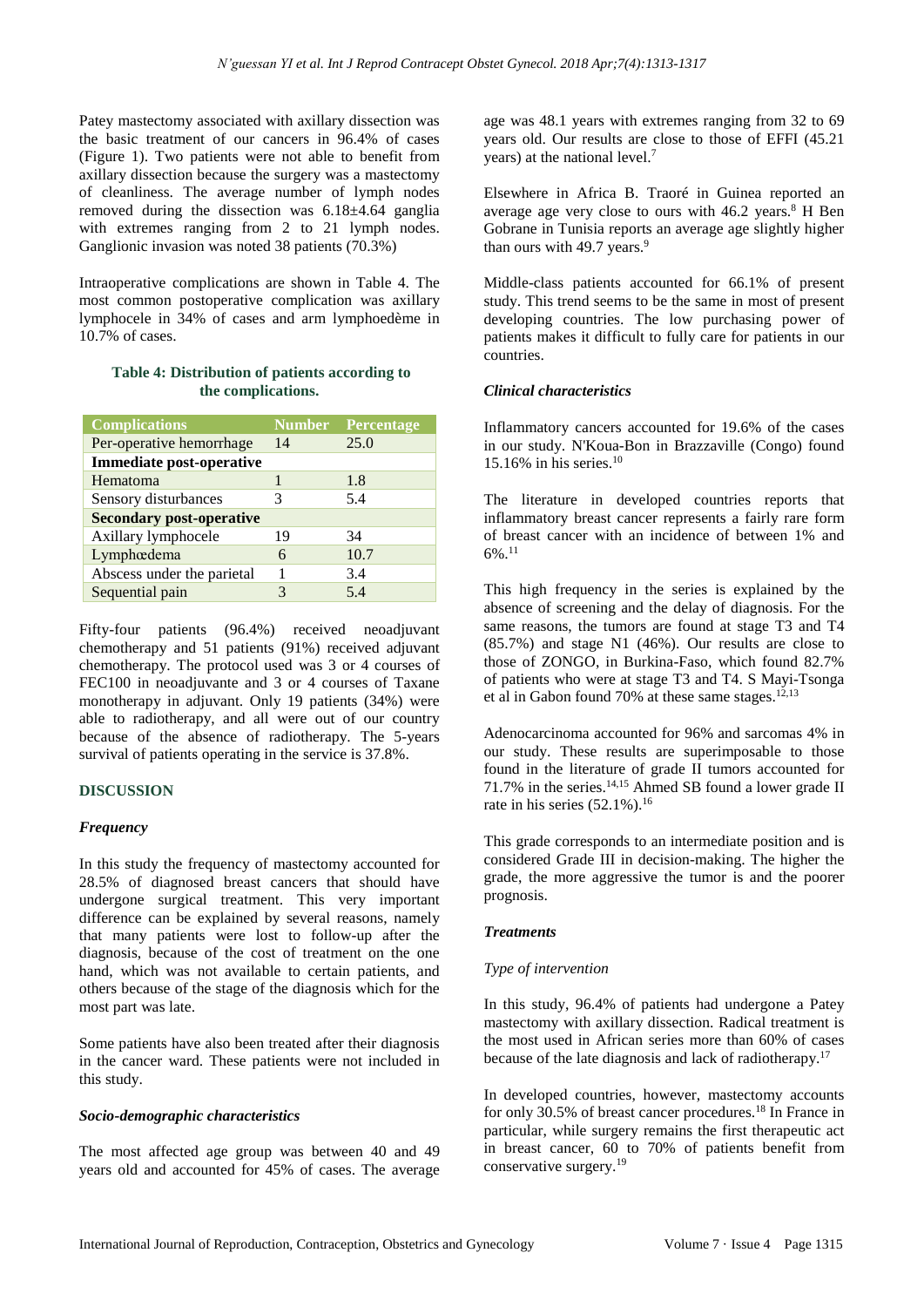### *Associated treatments*

Chemotherapy has been associated with mastectomy in more than 90% of cases. This association has been the mainstay of patient management in the context.<sup>20</sup>

Chemotherapy significantly improves the survival of patients in advanced stages.<sup>21</sup>

Radiotherapy was performed only in 40% of cases. This rate is still higher than that of Agah in Côte d'Ivoire  $(16.7\%)$  and Zongo in Burkina-Faso  $(8.2\%)$ .<sup>12,22</sup>

These results demonstrate the difficulty for the majority of patients to perform radiation therapy. Radiotherapy does not exist in most of our sub-Saharan African countries. Patients are sometimes obliged to go to North Africa or Europe to perform radiotherapy. Which is not within the reach of all the patients.

### *Surgical suites*

Perioperatively, hemorrhagic complications (25%) were marked by bleeding difficult to control at the time of axillary dissection due to fixed lymphadenopathy. Complications occurring within 72 hours after the procedure were represented in 75% of cases by sensory disorders. The results are superimposable to the data of the literature.<sup>23</sup> The axillary lymphocele  $(34%)$  and lymphedema (10.7%) found in our series are comparable to the postoperative complications described in the literature.<sup>24</sup>

Early detection of breast cancer and sentinel lymph node involvement would significantly improve the morbidity associated with deep and systematic axillary dissection in all operated patients. The 5-year survival of patients operating in the service is 37.8%.

This rate is much lower than the developed country, but it remains higher than those of Gueye in Senegal which is 31.8%. This difference is explained by the study population of Gueye, which deals with inflammatory cancers that are bad prognosis. 25

### **CONCLUSION**

Mastectomy is at the forefront of breast cancer surgery in our service. This rate remains relatively low because of many patients lost to follow-up. Tumours are discovered at late stages with a high rate of inflammatory form. This surgery is supervised by neoadjuvant and adjuvant chemotherapy. Radiotherapy remains inaccessible for most of our patients. Operative complications are dominated by lymphoceles due to axillary dissection. Early detection would lead to conservative treatment and a reduction in the postoperative complication rate. In addition, breast reconstruction should be considered to improve the daily experience of operated patients.

*Funding: No funding sources Conflict of interest: None declared Ethical approval: The study was approved by the Institutional Ethics Committee*

### **REFERENCES**

- 1. Latt M. The problem of mammographic screening for breast cancer. Thesis Medicine Abidjan 2001: N ° 3003.
- 2. Coleman MP, Gatta G, Verdecchia A, Esteve J, Sant M, Storm H, et al. EUROCARE-3 summary: cancer survival in Europe at the end of the 20th century. Ann Oncol. 2003;14:v128-49.
- 3. Kalager M, Zelen M, Langmark F, Adami HO. Effect of screening mammography on breast-cancer mortality in Norway. N Engl J Med. 2010;363:1203- 10.
- 4. Levi F, Lucchini F, Negri E, La Vecchia C. Continuing declines in cancer mortality in the European Union. Ann Oncol. 2007;18:593-5.
- 5. Echimane AK, Ahnoux AA, Adoubi I, Hien S, M'Bra K, D'Horpock A, Diomande M, Anongba D, Mensah‐Adoh I, Parkin DM. Cancer incidence in Abidjan, Ivory Coast. Cancer. 2000 Aug 1;89(3):653-63.
- 6. Ferlay J, Soerjomataram I, Ervik M, Dikshit R, Eser S, Mathers C, et al. Globocan 2012, Cancer Incidence and Mortality Worldwide International Agency for Research on. Cancer. 2013.
- 7. N'Dah KJ, Doukoure B, Troh E, Koffi KE, Kouamé AD, Effi AB, et al. Epidemiological and Histological Aspects of Women Genital Cancers in Côte d'Ivoire. Open J Obstet Gynecol. 2014 Jun 23;4(09):516.
- 8. Traoré B, Eric-Douanla D, Diallo Y. The problem of the management of breast cancers from "postoperative diagnosis" to the oncological surgery unit, Donka Hospital, Conakry (Guinea). J Afr Cancer. 2010;2:140-5.
- 9. Abdallah MB, Achour N, Hsairi M. Prognosis of breast cancer at Salah Azaiez Institute of Carcinology of Tunis. East Mediterr Health J. 2007;13(2):309.
- 10. Dawood S. International expert cancer: panel on inflammatory breast consensus statement for standardized diagnosis and treatment. Ann Oncol Off J Eur Soc Med Oncol. 2011;22:515-23.
- 11. Woodward WA, Cristofanilli M. Inflammatory Breast Cancer. Semin Radiat Oncol. 2009;19:256-65.
- 12. Zongo N. Place of surgery in the management of breast cancer in women at the University Hospital Center Yalgado Ouedraogo. Pan Afr Med J. 2015.
- 13. Mayi-Tsonga S, Belembaogo E, Meye JF, Ngou JP. Breast cancer in Gabon: epidemiological, diagnostic and therapeutic aspects. J Afr Cancer. 2009;1:11-5.
- 14. Engbang JP, Essome H, Koh VM, Simo G, Essam JD, Mouelle AS, et al. Breast cancer in Cameroon, histo-epidemiological profile: about 3044 cases. Pan Afr Med J. 2015;21:242.